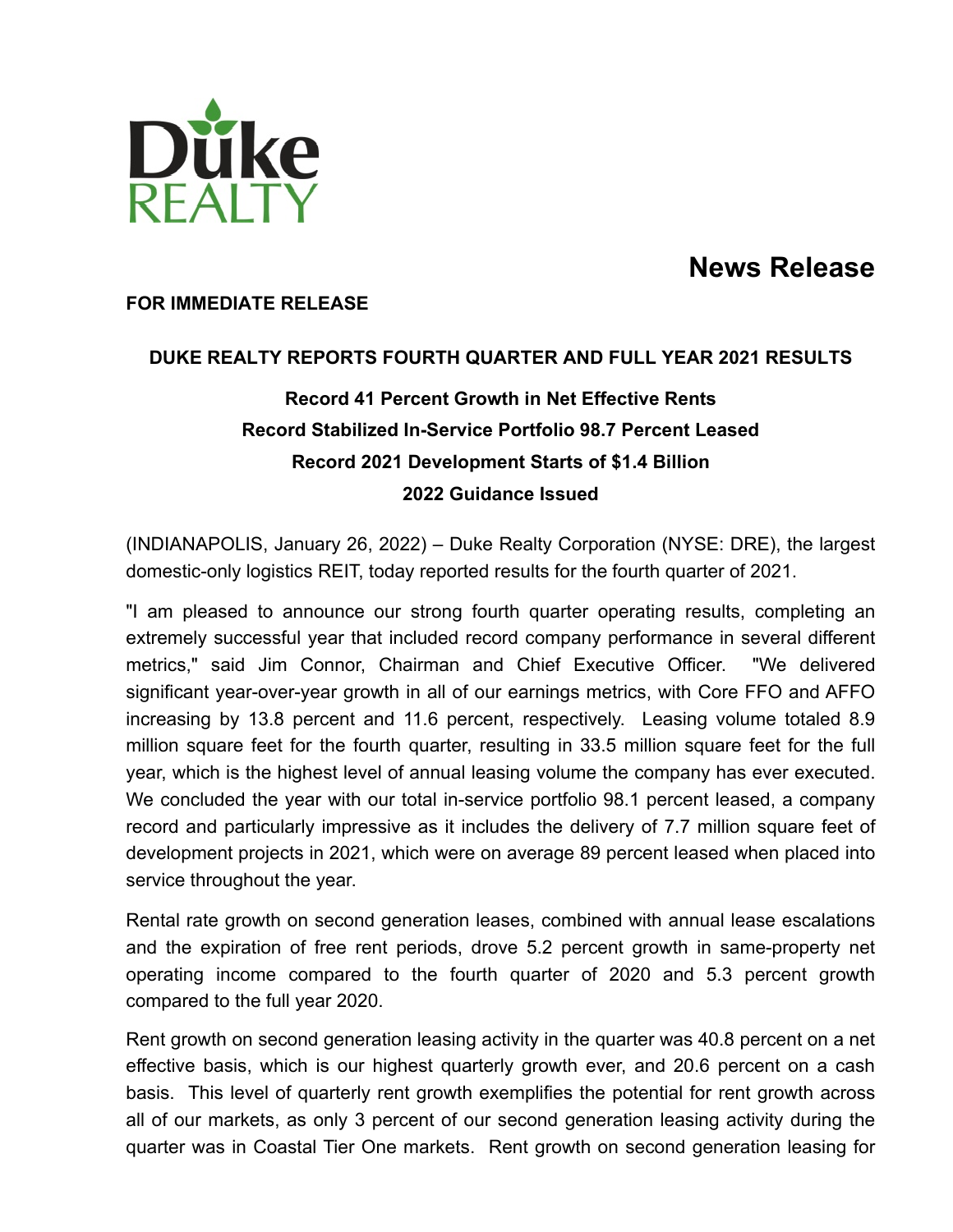the full year was 35.3 percent on a net effective basis and 18.7 percent on a cash basis, which are both our highest-ever levels of annual growth. Supply and demand fundamentals continue to be exceptional in the logistics real estate business and asking rent levels have increased year-over-year at record levels. The in-place rental rates in our portfolio are significantly under current market rates, representing substantial embedded upside to drive strong same-property net operating income and Core FFO growth for the foreseeable future."

"Earlier this month we closed on the third contribution of assets to our joint venture with CBRE Global Partners, for which our share of the proceeds was \$269 million," stated Mark Denien, Executive Vice President and Chief Financial Officer. "We will use the proceeds from this contribution to finance the redemption next month of our \$300 million of 3.75 percent unsecured notes, which were originally scheduled to mature in December 2024. After this redemption is completed, we will have no significant debt maturities until 2026 and ample liquidity to finance our continued growth. Finally, the outlook on our BBB+ credit rating from Standard and Poor's was raised from stable to positive earlier this month, which we believe is a validation of our balance sheet management."

## **Quarterly Highlights**

A complete reconciliation, in dollars and per share amounts, of net income to funds from operations ("FFO"), as defined by Nareit, as well as to Core FFO, is included in the financial tables included in this release.

- Net income was \$0.27 per diluted share for the fourth quarter of 2021, compared to \$0.45 per diluted share for the fourth quarter of 2020. Net income per diluted share for the quarter decreased from the fourth quarter of 2020 due to lower gains on property sales partially offset by rental rate growth and increased occupancy. Net income for the full year 2021 was \$2.25 per diluted share compared to \$0.80 per diluted share for the full year 2020. Net income per diluted share for the full year 2021 increased compared to 2020 as the result of higher gains on property sales, rental rate growth and increased occupancy.
- FFO, as defined by Nareit, was \$0.44 per diluted share for the fourth quarter of 2021, compared to \$0.40 per diluted share for the fourth quarter of 2020. The increased FFO, as defined by Nareit, was primarily driven by rental rate growth and increased occupancy. FFO, as defined by Nareit, was \$1.65 per diluted share for the full year 2021 compared to \$1.40 per diluted share for the full year 2020. The increased FFO, as defined by Nareit, compared to 2020 was driven by rental rate growth, increased occupancy, portfolio growth through highly leased new developments, lower interest expense and lower losses on debt extinguishment in 2021.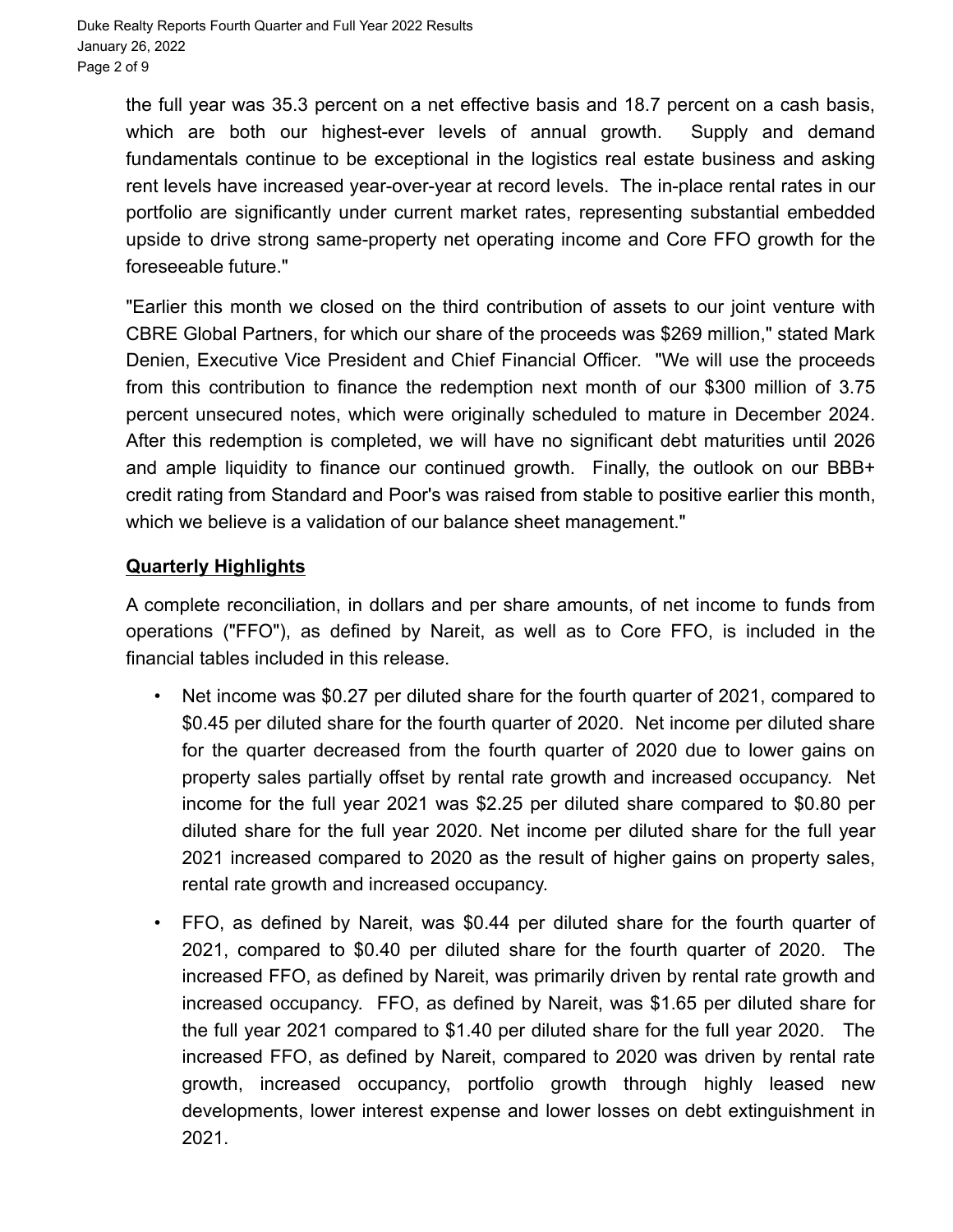- Core FFO was \$0.44 per diluted share for the fourth quarter of 2021, compared to \$0.41 per diluted share for the fourth quarter of 2020. Core FFO was \$1.73 per diluted share for the full year 2021 compared to \$1.52 per diluted share for the full year 2020. The increased Core FFO per diluted share, for both the fourth quarter and full year, was primarily driven by rental rate growth, increased occupancy, portfolio growth through highly leased new developments and lower interest expense.
- Key indicators of the company's operating performance were as follows:
	- The company's stabilized in-service portfolio was 98.7 percent leased at December 31, 2021 compared to 98.3 percent leased at September 30, 2021 and 98.1 percent leased at December 31, 2020.
	- The company's total in-service portfolio was 98.1 percent leased at December 31, 2021 compared to 97.6 percent leased at September 30, 2021 and 97.5 percent leased at December 31, 2020.
	- The company's total portfolio, including properties under development, was 95.1 percent leased at December 31, 2021 compared to 95.6 percent leased at September 30, 2021 and 96.0 percent leased at December 31, 2020.
	- Tenant retention was 68.3 percent and 74.5 percent, respectively, for the three and twelve month periods ended December 31, 2021 and 87.7 percent and 90.1 percent, respectively, after considering immediate backfills.
	- Same-property net operating income growth on a cash basis was 5.2 percent and 5.3 percent for the three and twelve month periods, respectively, ended December 31, 2021 compared to the same periods in 2020.
	- Total leasing activity was 8.9 million square feet for the quarter and 33.5 million square feet for the year.
	- Overall cash and annualized net effective rent growth on new and renewal leases was 20.6 percent and 40.8 percent, respectively, for the quarter and 18.7 percent and 35.3 percent, respectively, for the year.
- Capital transactions included:
	- Nine new speculative development projects with expected costs of \$466 million started during the quarter, resulting in \$1.43 billion of development starts for the full year;
	- Income producing real estate acquisitions totaling \$206 million for the quarter and \$542 million for the year;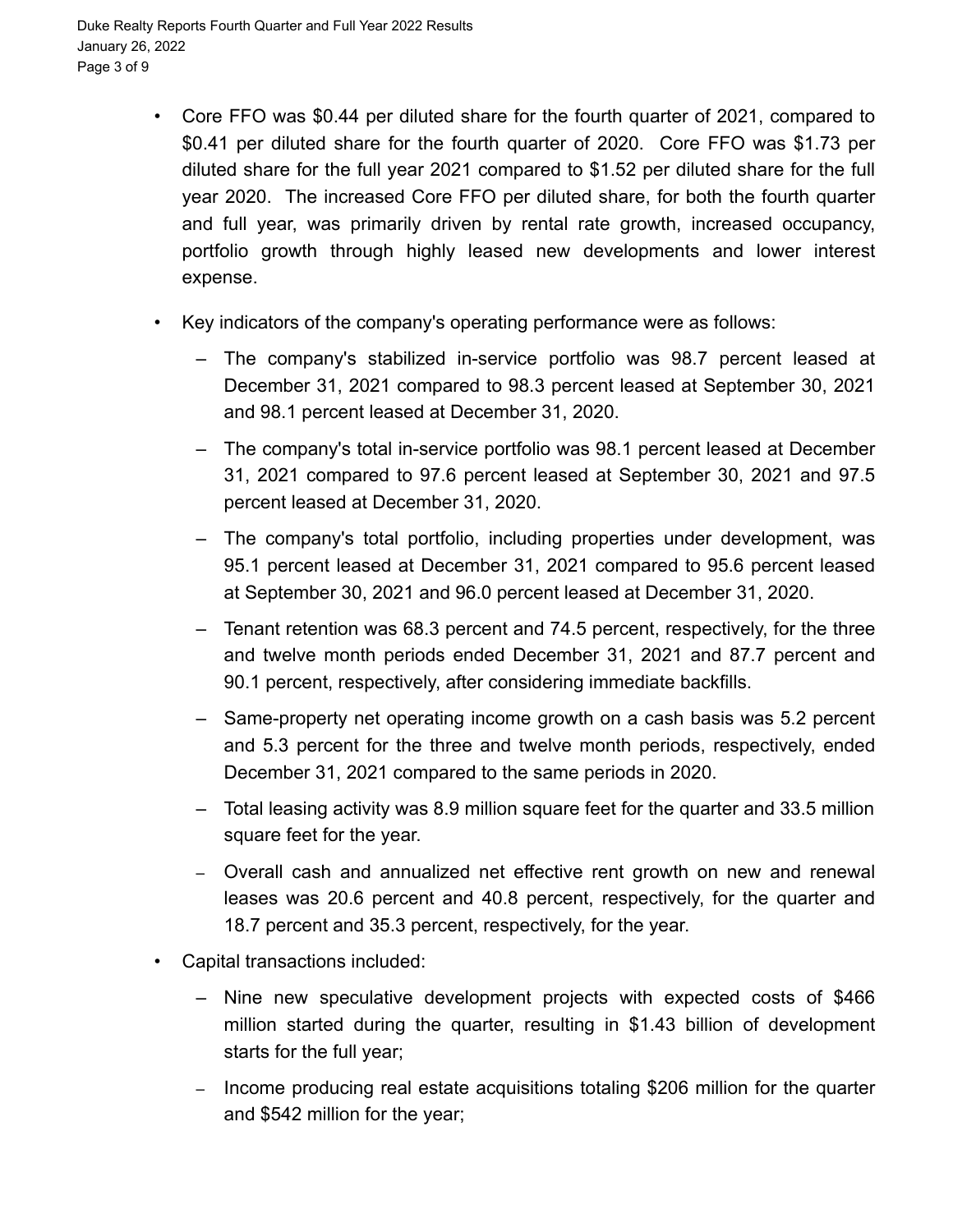- Building dispositions totaling \$80 million for the quarter and building dispositions and unconsolidated joint venture contributions totaling \$1.1 billion for the year;
- Issuance of \$500 million of unsecured notes, representing the company's third green bond issuance, bearing interest at 2.25 percent and maturing in January 2032;
- Issuance of 1.7 million common shares during the quarter, generating \$95 million of net proceeds, under the company's ATM program at an average price of \$56.90 per share.

## **Real Estate Investment Activity**

"During the fourth quarter we started nine speculative development projects, with expected costs of \$466 million, which brought full year 2021 development starts to \$1.43 billion, which is the highest annual volume of developments we've ever started," said Mr. Connor. "Our team has continued to lease up our speculative projects successfully and even after starting these nine speculative developments and placing four fully leased developments in service during the quarter, we finished the quarter with our development pipeline at 48 percent leased.

Acquisition activity for the quarter was highlighted by our purchase of a 470,000 square foot property in Northern New Jersey, which was constructed in 2019, in an off-market transaction as well as our purchase of a 73-acre infill land site in Northern New Jersey, which we plan to redevelop into a future 1.1 million square foot building once the site is remediated and entitled.

Early in the fourth quarter, we sold a recently completed project in Columbus, Ohio, which was 100 percent leased to Amazon, generating proceeds of \$80 million. Along with these proceeds, we did not fully re-deploy the \$738 million proceeds from the third quarter's property sales until late in the year, which resulted in a slight temporary dilution of earnings in the fourth quarter.

As reflected in our 2022 guidance, we expect to continue a robust level of development which will in large part be fueled by land we already own or control, much of which we carry or is under contract at amounts that are well below market."

## **Development**

The fourth quarter included the following development activity:

#### Consolidated Properties

• The company started nine speculative development projects, with expected costs of \$466 million, totaling 2.4 million square feet. These development starts included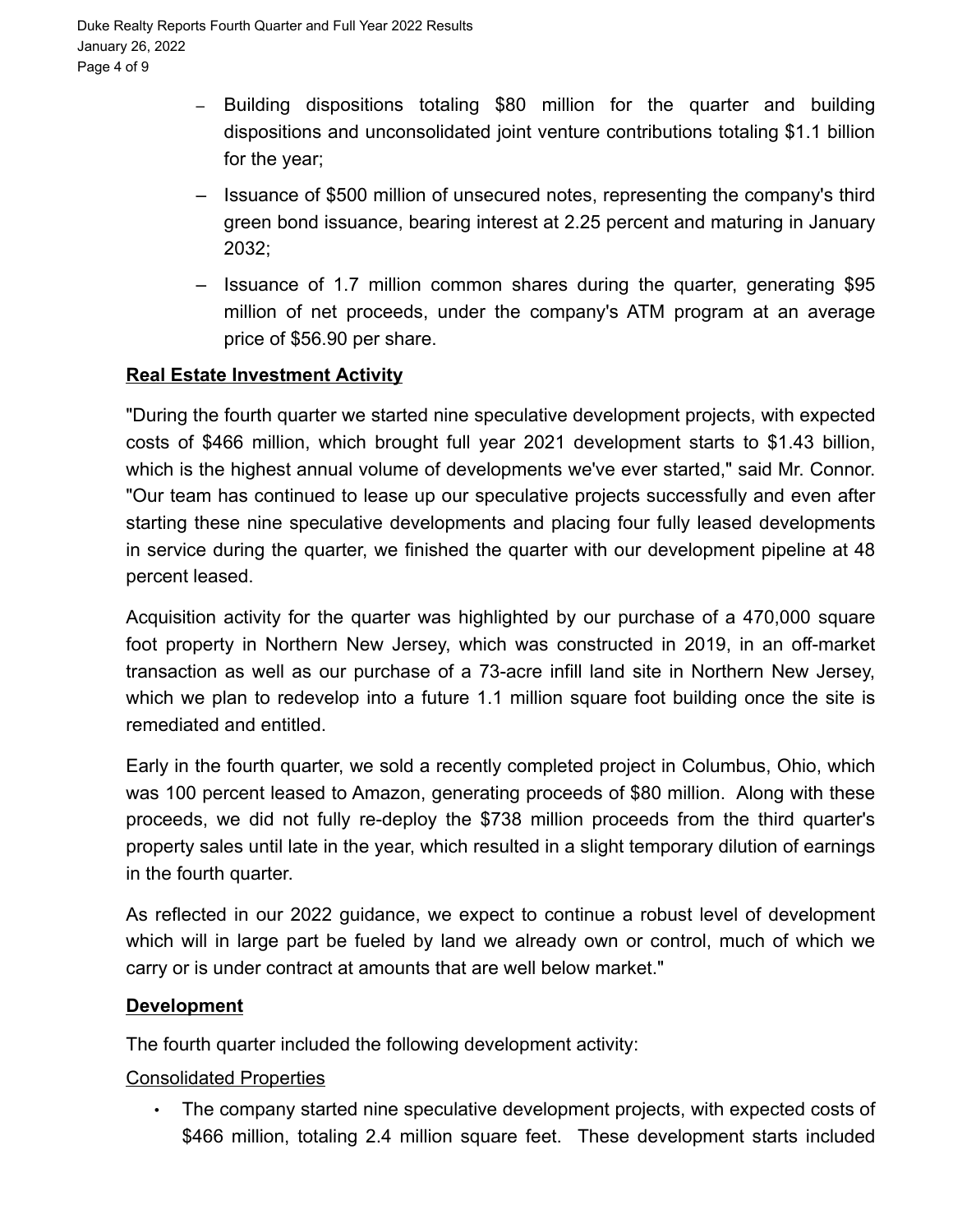four projects in Southern California totaling 866,000 square feet; a 261,000 square foot project in Seattle; a 157,000 square foot project in Northern California; a 215,000 square foot project in Atlanta; and two projects in the Philadelphia metro area totaling 949,000 square feet.

• Five projects, totaling 1.2 million square feet, were placed in service during the quarter and were comprised of two 100 percent leased projects in Southern California, totaling 293,000 square feet; a 347,000 square foot speculative project in Northern California; and two 100 percent leased projects in Atlanta totaling 557,000 square feet. One of the properties in Southern California and one in Atlanta, totaling 386,000 square feet, were started as speculative developments but were leased prior to being placed in service.

## **Building Acquisitions**

Building acquisitions totaled \$206 million in the fourth quarter and included the following properties:

- A 470,000 square foot project in Northern New Jersey, which was 100 percent leased; and
- Three 100 percent leased projects in Southern California totaling 134,000 square feet.

## **Building Dispositions**

One fully leased, 517,000 square foot building in Columbus was sold during the fourth quarter.

## **Distributions Declared**

The company's board of directors declared a quarterly cash distribution on its common stock of \$0.28 per share, or \$1.12 per share on an annualized basis. The fourth quarter dividend will be payable on February 28, 2022 to shareholders of record on February 16, 2022.

## **2022 Earnings Guidance**

A reconciliation of the company's guidance for diluted net income per common share to FFO, as defined by Nareit, and to Core FFO is included in the financial tables to this release. The company issued guidance for net income of \$1.79 to \$2.07 per diluted share. The company issued guidance for FFO, as defined by Nareit, of \$1.77 to \$1.87 per diluted share.

"We are introducing 2022 guidance for Core FFO of \$1.87 to \$1.93 per diluted share, with the midpoint of \$1.90 representing a 9.8 percent increase over 2021 results," said Mr. Denien. "Our guidance for growth in AFFO ("Adjusted Funds from Operations"), on a share adjusted basis, is between 8.4 percent and 12.3 percent.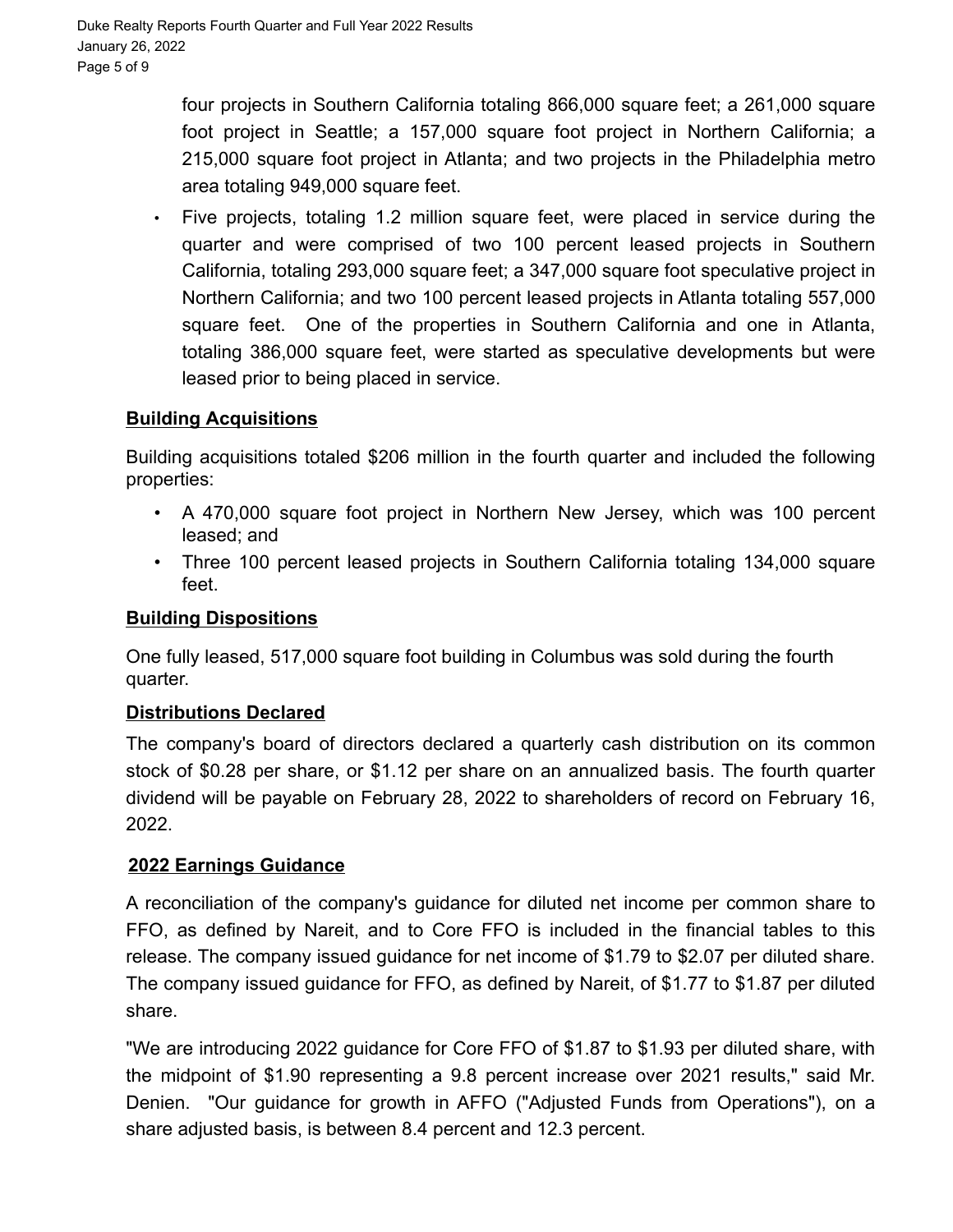Our 2022 guidance reflects our expectation that core rental operations in 2022 will be similar to 2021, and that we will maintain our current high occupancy levels and continue to produce rent growth metrics similar to recent history based on our significant embedded mark-to-market on our portfolio. As we have recently stated, we believe we can achieve approximate ten percent annual growth in Core FFO and AFFO, and our guidance for 2022 reflects this.

We will continue to maintain a strong balance sheet, in alignment with our long-term strategic objectives.

Our guidance for same-property NOI growth is between 5.4 percent and 6.2 percent on a cash basis and between 4.2 percent and 5.0 percent on a net effective basis. Sameproperty NOI for 2022 is largely driven by a full year of increased rents from leases signed in 2021 and an expected continuation of rental rate growth on leases to be signed in 2022.

Our guidance for dispositions of properties is between \$600 million and \$800 million. We have targeted assets with long lease terms and low annual rent escalations in our disposition strategy for the year.

Our guidance for 2022 development starts is between \$1.2 billion and \$1.4 billion with a continuing target to maintain the pipeline at a healthy level of pre-leasing. Our 2022 development plans include a significant component of speculative projects in Coastal Tier One markets, which we have consistently demonstrated a track record of quickly leasing, and which we believe will allow us to take advantage of the continued rental rate increases in those markets.

Ranges for the other key assumptions underlying this guidance are as follows:

- Acquisitions of properties in a range of \$300 million to \$500 million.
- General and administrative expenses ranging from \$63 million to \$67 million.

More specific assumptions and components of the company's 2022 guidance will be available by 6 p.m. Eastern Time today through the Investor Relations section of the company's website.

## **FFO and AFFO Reporting Definitions**

*FFO:* FFO is a non-GAAP performance measure computed in accordance with standards established by the National Association of Real Estate Investment Trusts ("Nareit"). It is calculated as net income attributable to common shareholders computed in accordance with generally accepted accounting principles ("GAAP"), excluding depreciation and amortization related to real estate, gains and losses on sales of real estate assets (including real estate assets incidental to our business), gains and losses from change in control, impairment charges related to real estate assets (including real estate assets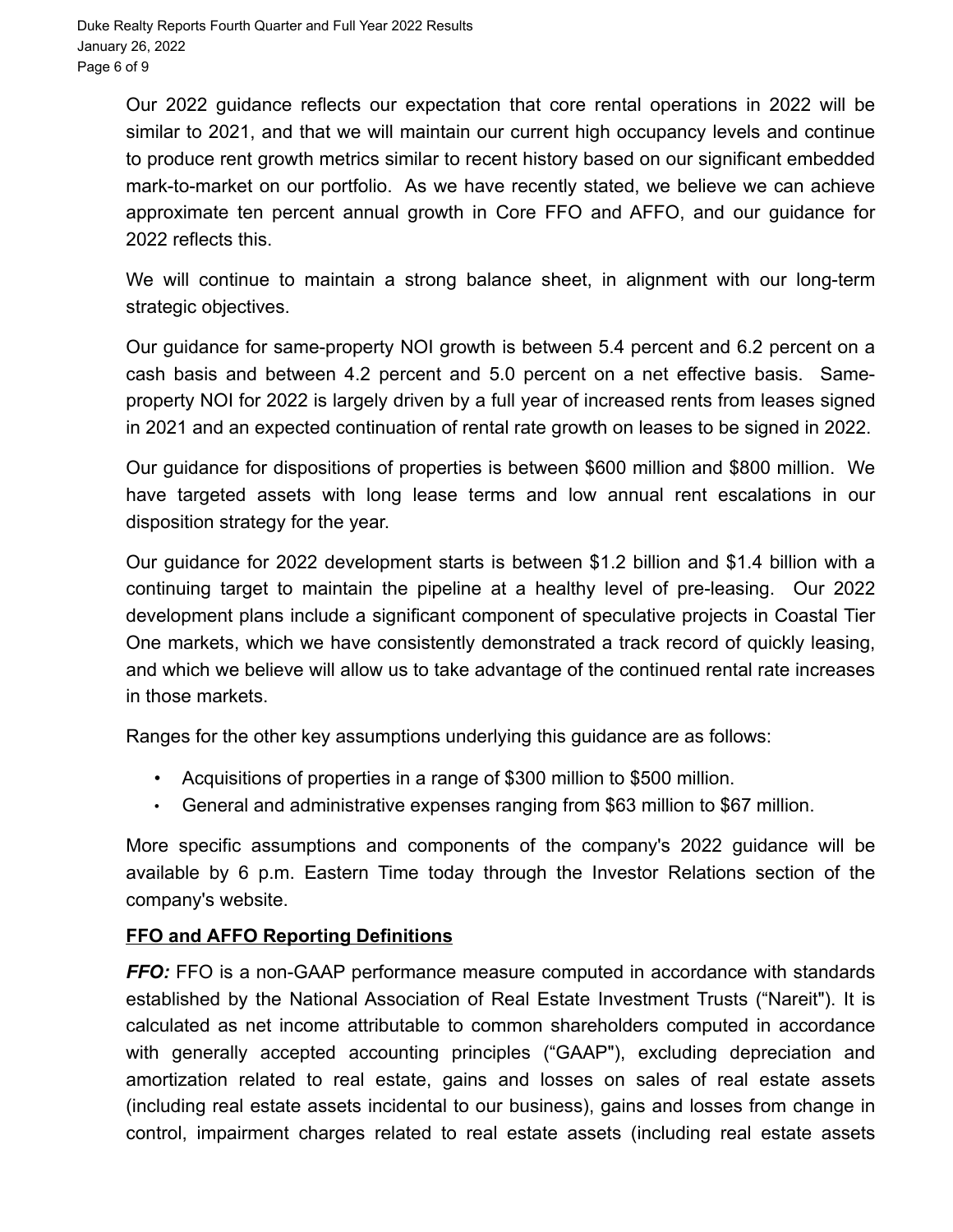incidental to our business) and similar adjustments for unconsolidated joint ventures and partially owned consolidated entities, all net of related taxes. We believe FFO to be most directly comparable to net income attributable to common shareholders as defined by GAAP. FFO does not represent a measure of liquidity, nor is it indicative of funds available for our cash needs, including our ability to make cash distributions to shareholders.

*Core FFO:* Core FFO is computed as FFO adjusted for certain items that can create significant earnings volatility and do not directly relate to our core business operations. The adjustments include gains or losses on debt transactions, gains or losses from involuntary conversion from weather events or natural disasters, promote income, severance and other charges related to major overhead restructuring activities, the expense impact of non-incremental costs attributable to successful leasing activities and similar adjustments for unconsolidated joint ventures and partially owned consolidated entities. Although our calculation of Core FFO differs from Nareit's definition of FFO and may not be comparable to that of other REITs and real estate companies, we believe it provides a meaningful supplemental measure of our operating performance.

**AFFO:** AFFO is defined by the company as the Core FFO (as defined above), less recurring building improvements and total second generation capital expenditures (the leasing of vacant space that had previously been under lease by the company is referred to as second generation lease activity) related to leases commencing during the reporting period, and adjusted for certain non-cash items including straight line rental income and expense, amortization of above and below market lease intangibles and lease concession, non-cash components of interest expense including interest rate hedge amortization, stock compensation expense and after similar adjustments for unconsolidated partnerships and joint ventures.

## **Same-Property Performance**

The company includes same-property net operating income growth as a property-level supplemental measure of performance. The company utilizes same-property net operating income growth as a supplemental measure to evaluate property-level performance, and jointly-controlled properties are included at the company's ownership percentage.

A reconciliation of income from continuing operations before income taxes to sameproperty net operating income is included in the financial tables to this release. A description of the properties that are excluded from the company's same-property net operating income measure is included on page 19 of its December 31, 2021 supplemental information.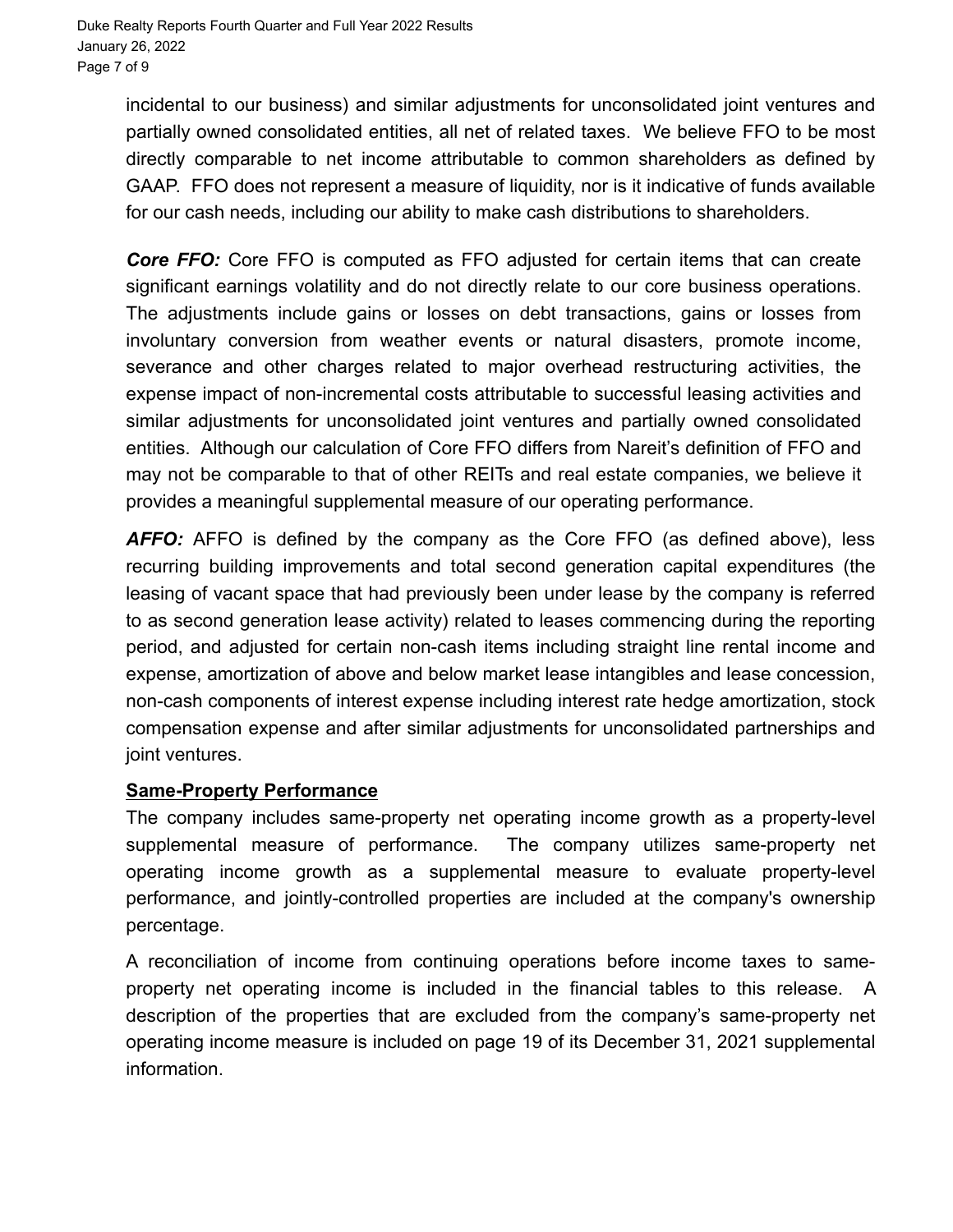## **About Duke Realty Corporation**

Duke Realty Corporation owns and operates approximately 162.4 million rentable square feet of industrial assets in 19 major logistics markets. Duke Realty Corporation is publicly traded on the NYSE under the symbol DRE and is a member of the S&P 500 Index. More information about Duke Realty Corporation is available at www.dukerealty.com.

#### **Fourth Quarter Earnings Call and Supplemental Information**

Duke Realty Corporation is hosting a conference call tomorrow, January 27, 2022, at 12:00 p.m. ET to discuss its fourth quarter operating results. All investors and other interested parties are invited to listen to the call. Access is available through the Investor Relations section of the company's website.

A copy of the company's supplemental information will be available by 6:00 p.m. ET today through the Investor Relations section of the company's website.

#### **Cautionary Notice Regarding Forward-Looking Statements**

This news release may contain forward-looking statements within the meaning of the federal securities laws. All statements, other than statements of historical facts, including, among others, statements regarding the company's future financial position or results, future dividends, and future performance, are forward-looking statements. Those statements include statements regarding the intent, belief, or current expectations of the company, members of its management team, as well as the assumptions on which such statements are based, and generally are identified by the use of words such as "may," "will," "seeks," "anticipates," "believes," "estimates," "expects," "plans," "intends," "should," or similar expressions although not all forward looking statements may contain such words. Forward-looking statements are not guarantees of future performance and involve risks and uncertainties that actual results may differ materially from those contemplated by such forward-looking statements. Many of these factors are beyond the company's abilities to control or predict. Many of these factors are beyond the company's abilities to control or predict. Such factors include, but are not limited to, (i) general adverse economic and local real estate conditions; (ii) the inability of major tenants to continue paying their rent obligations due to bankruptcy, insolvency or a general downturn in their business; (iii) financing risks, such as the inability to obtain equity, debt or other sources of financing or refinancing on favorable terms, if at all, and the company's ability to retain current credit ratings; (iv) the company's ability to raise capital by selling its assets; (v) the company's continued qualification as a real estate investment trust, or REIT, for U.S. federal income tax purposes; (vi) changes in governmental laws and regulations; (vii) the level and volatility of interest rates and foreign currency exchange rates; (viii) valuation of joint venture investments; (ix) valuation of marketable securities and other investments, including volatility in the company's stock price and trading volume; (x) valuation of real estate and other inherent risks in the real estate business, including, but not limited to, tenant defaults, potential liability relating to environmental matters and liquidity of real estate investments; (xi) increases in operating costs; (xii) changes in the dividend policy for the company's common stock; (xiii) the reduction in the company's income in the event of multiple lease terminations by tenants, as well as competition for tenants and potential decreases in property occupancy; (xiv) impairment charges, (xv) a failure or breach of our information technology systems networks or processes that could cause business disruptions or loss of confidential information; (xvi) the effects of geopolitical instability and risks such as terrorist attacks and trade wars; (xvii) the effects of natural disasters, including floods, droughts, wind, tornadoes and hurricanes; (xviii) the impact of the COVID-19 pandemic on our business, our tenants and the economy in general, including the measures taken by governmental authorities to address it; and (xiv) the effect of any damage to our reputation resulting from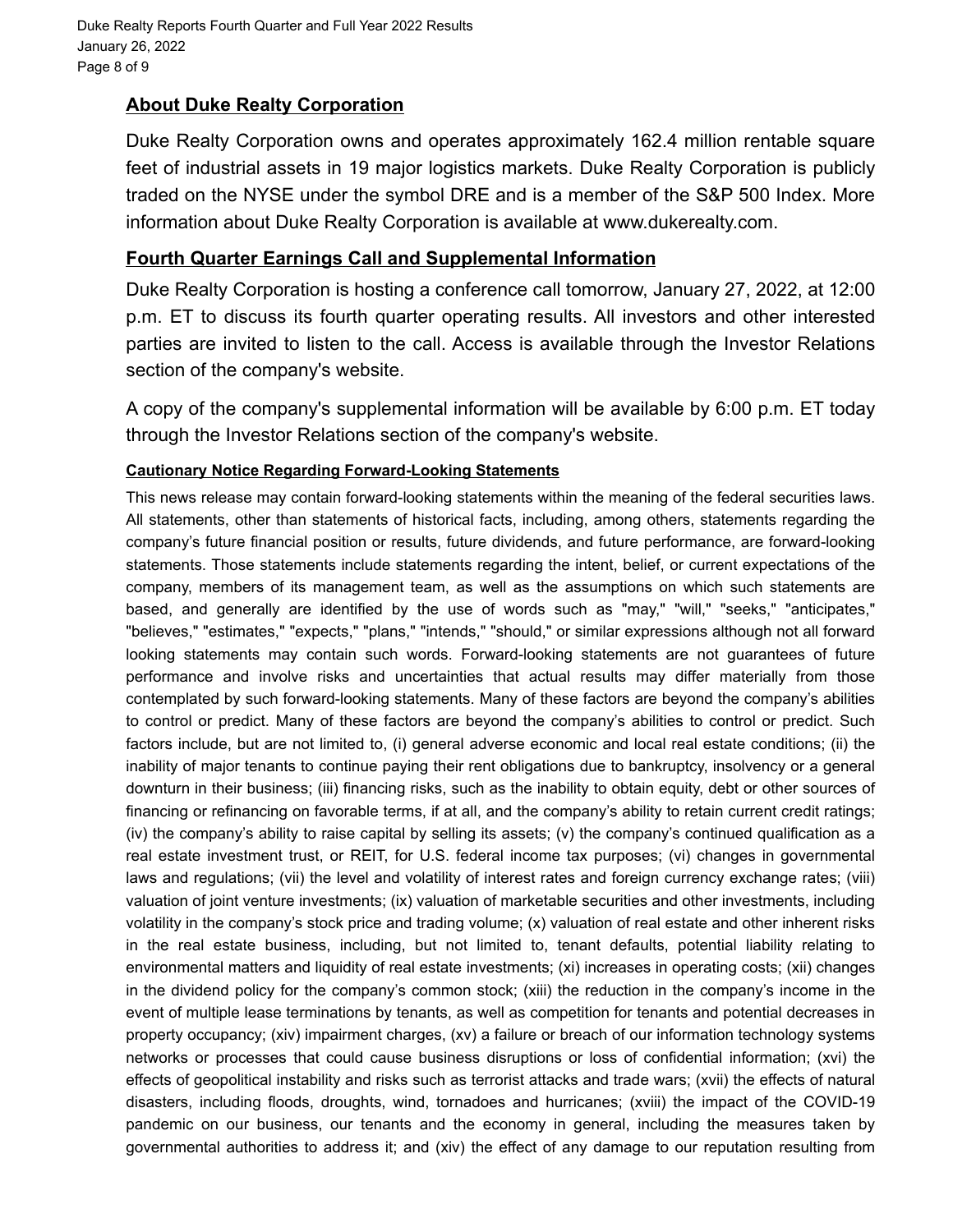developments relating to any of items (i) – (xviii). The company refers you to the section entitled "Risk Factors" contained in the company's Annual Report on Form 10-K for the year ended December 31, 2020 and the Company's Quarterly Report on Form 10-Q for the quarter ended September 30, 2021. Additional information concerning factors that could cause actual results to differ materially from those forward-looking statements is contained from time to time in the company's filings with the Securities and Exchange Commission. Copies of each filing may be obtained from the company or the Securities and Exchange Commission.

The risks included here are not exhaustive and undue reliance should not be placed on any forward-looking statements, which are based on current expectations. All written and oral forward-looking statements attributable to the company, its management, or persons acting on their behalf are qualified in their entirety by these cautionary statements. Further, forward-looking statements speak only as of the date they are made, and the company undertakes no obligation to update or revise forward-looking statements to reflect changed assumptions, the occurrence of unanticipated events or changes to future operating results over time unless otherwise required by law.

#### **Contact Information:**

# **Investors:**

Ron Hubbard 317.808.6060

#### **Media:**

Gene Miller 317.808.6195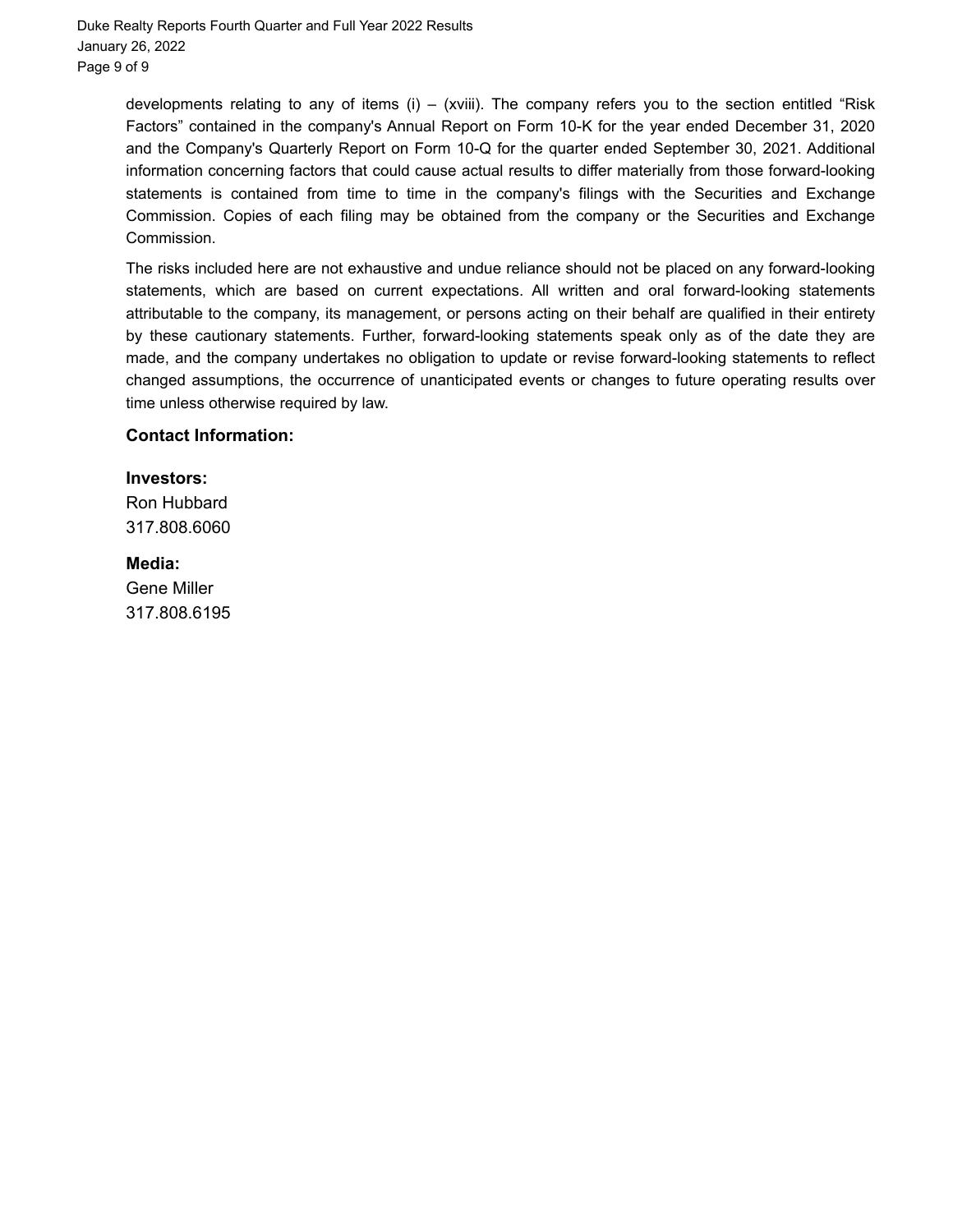#### **Duke Realty Corporation and Subsidiaries Consolidated Statement of Operations**

(Unaudited and in thousands, except per share amounts)

|                                                           | <b>Three Months Ended</b><br>December 31, |            |           | <b>Twelve Months Ended</b> |             |    |           |  |  |
|-----------------------------------------------------------|-------------------------------------------|------------|-----------|----------------------------|-------------|----|-----------|--|--|
|                                                           |                                           |            |           | December 31,               |             |    |           |  |  |
|                                                           | 2021                                      |            | 2020      |                            | 2021        |    | 2020      |  |  |
| Revenues:                                                 |                                           |            |           |                            |             |    |           |  |  |
| Rental and related revenue                                | 256,698                                   |            | \$248,674 |                            | \$1,025,663 | \$ | 929,194   |  |  |
| General contractor and service fee revenue                | 7,876                                     |            | 17,616    |                            | 80,260      |    | 64,004    |  |  |
|                                                           | 264,574                                   |            | 266,290   |                            | 1,105,923   |    | 993,198   |  |  |
| Expenses:                                                 |                                           |            |           |                            |             |    |           |  |  |
| Rental expenses                                           | 19,371                                    |            | 20,008    |                            | 85,782      |    | 76,639    |  |  |
| Real estate taxes                                         | 37,070                                    |            | 38,778    |                            | 159,580     |    | 149,295   |  |  |
| General contractor and other services expenses            | 5,549                                     |            | 16,398    |                            | 68,118      |    | 57,976    |  |  |
| Depreciation and amortization                             | 88,813                                    |            | 92,354    |                            | 362,148     |    | 353,013   |  |  |
|                                                           | 150,803                                   |            | 167,538   |                            | 675,628     |    | 636,923   |  |  |
| Other operating activities:                               |                                           |            |           |                            |             |    |           |  |  |
| Equity in earnings of unconsolidated joint ventures       | 2,980                                     |            | 2,986     |                            | 32,804      |    | 11,944    |  |  |
| Gain on sale of properties                                | 29,930                                    |            | 107,795   |                            | 585,685     |    | 127,700   |  |  |
| Gain on land sales                                        |                                           | 126        | 1,907     |                            | 12,917      |    | 10,458    |  |  |
| Other operating expenses                                  |                                           | (834)      | (3,779)   |                            | (3,607)     |    | (8,209)   |  |  |
| Impairment charges                                        |                                           |            |           |                            |             |    | (5,626)   |  |  |
| Non-incremental costs related to successful leases        | (2,983)                                   |            | (1,675)   |                            | (13, 302)   |    | (12, 292) |  |  |
| General and administrative expenses                       | (15, 306)                                 |            | (15, 596) |                            | (69, 554)   |    | (62, 404) |  |  |
|                                                           | 13,913                                    |            | 91,638    |                            | 544,943     |    | 61,571    |  |  |
| Operating income                                          | 127,684                                   |            | 190,390   |                            | 975,238     |    | 417,846   |  |  |
| Other income (expenses):                                  |                                           |            |           |                            |             |    |           |  |  |
| Interest and other income, net                            |                                           | 882        | 78        |                            | 4,451       |    | 1,721     |  |  |
| Interest expense                                          | (21, 261)                                 |            | (24, 048) |                            | (84, 843)   |    | (93, 442) |  |  |
| Loss on debt extinguishment                               |                                           |            | (2)       |                            | (17, 901)   |    | (32,900)  |  |  |
| Gain on involuntary conversion                            |                                           |            |           |                            | 3,222       |    | 4,312     |  |  |
| Income from continuing operations, before income taxes    | 107,305                                   |            | 166,418   |                            | 880,167     |    | 297,537   |  |  |
| Income tax (expense) benefit                              | (3, 312)                                  |            | 3,946     |                            | (18, 549)   |    | 5,112     |  |  |
| Income from continuing operations                         | 103,993                                   |            | 170,364   |                            | 861,618     |    | 302,649   |  |  |
| Discontinued operations:                                  |                                           |            |           |                            |             |    |           |  |  |
| Gain on sale of properties                                |                                           |            |           |                            |             |    | 111       |  |  |
| Income from discontinued operations                       |                                           |            |           |                            |             |    | 111       |  |  |
| Net income                                                | 103,993                                   |            | 170,364   |                            | 861,618     |    | 302,760   |  |  |
| Net income attributable to noncontrolling interests       | (1,094)                                   |            | (1,548)   |                            | (8, 723)    |    | (2,845)   |  |  |
| Net income attributable to common shareholders            | 102,899                                   | \$         | 168,816   | \$                         | 852,895     | \$ | 299,915   |  |  |
| Basic net income per common share:                        |                                           |            |           |                            |             |    |           |  |  |
| Continuing operations attributable to common shareholders | \$                                        | \$<br>0.27 | 0.45      | \$                         | 2.25        | \$ | 0.81      |  |  |
| Diluted net income per common share:                      |                                           |            |           |                            |             |    |           |  |  |
| Continuing operations attributable to common shareholders | \$                                        | 0.27<br>\$ | 0.45      | \$                         | 2.25        | \$ | 0.80      |  |  |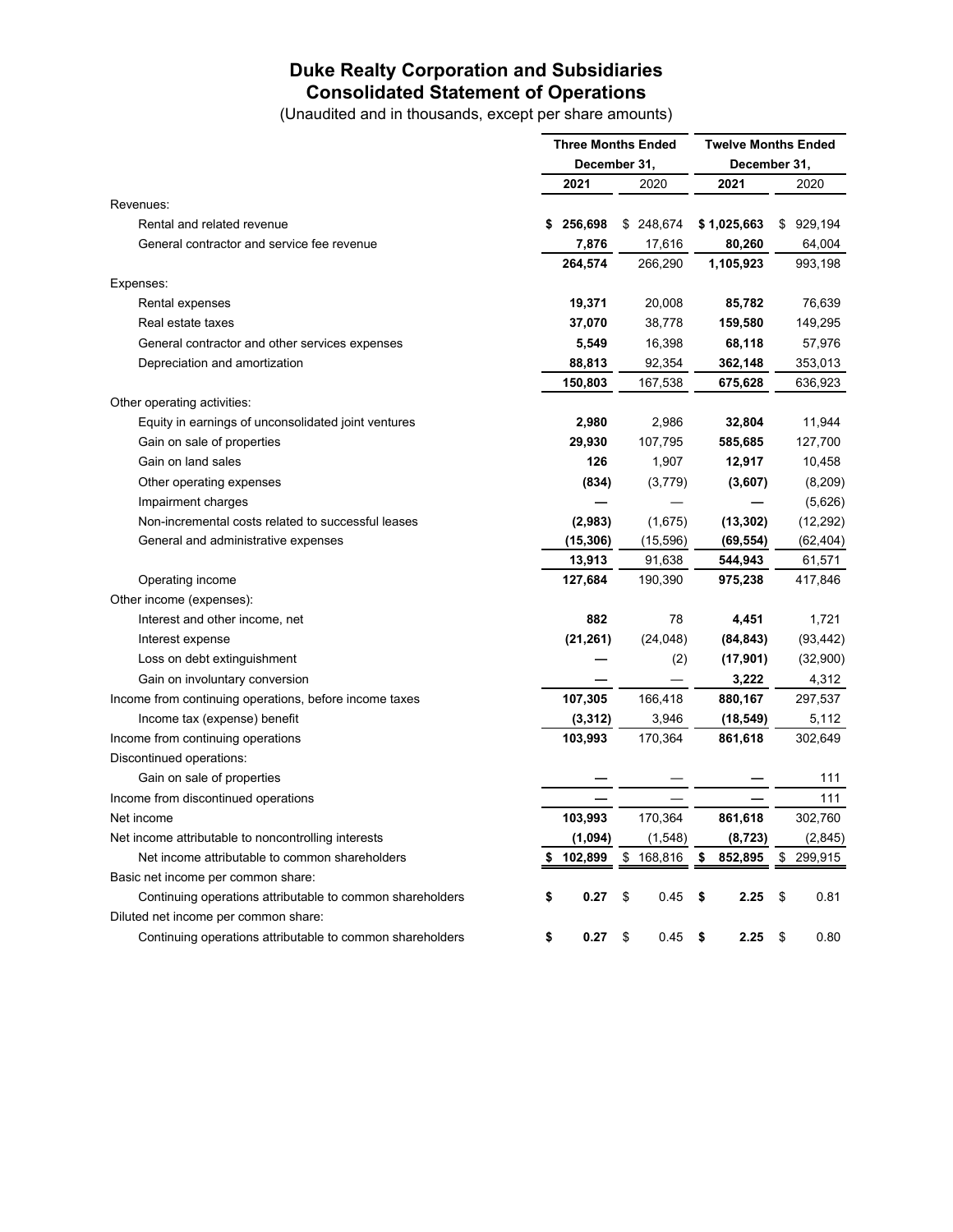# **Duke Realty Corporation and Subsidiaries Consolidated Balance Sheets**

(Unaudited and in thousands)

|                                                                            | December 31,<br>2021 |             | December 31,<br>2020 |             |  |
|----------------------------------------------------------------------------|----------------------|-------------|----------------------|-------------|--|
| <b>ASSETS</b>                                                              |                      |             |                      |             |  |
| Real estate investments:                                                   |                      |             |                      |             |  |
| Real estate assets                                                         | \$                   | 9,616,076   | \$                   | 8,745,155   |  |
| Construction in progress                                                   |                      | 744,871     |                      | 695,219     |  |
| Investments in and advances to unconsolidated joint ventures               |                      | 168,336     |                      | 131,898     |  |
| Undeveloped land                                                           |                      | 473,317     |                      | 291,614     |  |
|                                                                            |                      | 11,002,600  |                      | 9,863,886   |  |
| Accumulated depreciation                                                   |                      | (1,684,413) |                      | (1,659,308) |  |
| Net real estate investments                                                |                      | 9,318,187   |                      | 8,204,578   |  |
| Real estate investments and other assets held-for-sale                     |                      | 144,651     |                      | 67,946      |  |
| Cash and cash equivalents                                                  |                      | 69,752      |                      | 6,309       |  |
| Accounts receivable                                                        |                      | 13,449      |                      | 15,204      |  |
| Straight-line rent receivable                                              |                      | 172,225     |                      | 153,943     |  |
| Receivables on construction contracts, including retentions                |                      | 57,258      |                      | 30,583      |  |
| Deferred leasing and other costs, net                                      |                      | 337,936     |                      | 329,765     |  |
| Restricted cash held in escrow for like-kind exchange                      |                      |             |                      | 47,682      |  |
| Other escrow deposits and other assets                                     |                      | 332,197     |                      | 255,384     |  |
|                                                                            | S                    | 10,445,655  | \$                   | 9,111,394   |  |
| <b>LIABILITIES AND EQUITY</b>                                              |                      |             |                      |             |  |
| Indebtedness:                                                              |                      |             |                      |             |  |
| Secured debt, net of deferred financing costs                              | \$                   | 59,418      | S                    | 64,074      |  |
| Unsecured debt, net of deferred financing costs                            |                      | 3,629,864   |                      | 3,025,977   |  |
| Unsecured line of credit                                                   |                      |             |                      | 295,000     |  |
|                                                                            |                      | 3,689,282   |                      | 3,385,051   |  |
| Liabilities related to real estate investments held-for-sale               |                      | 6,278       |                      | 7,740       |  |
| Construction payables and amounts due subcontractors, including retentions |                      | 107,009     |                      | 62,332      |  |
| Accrued real estate taxes                                                  |                      | 77,464      |                      | 76,501      |  |
| <b>Accrued interest</b>                                                    |                      | 20,815      |                      | 18,363      |  |
| Other liabilities                                                          |                      | 339,023     |                      | 269,806     |  |
| Tenant security deposits and prepaid rents                                 |                      | 66,823      |                      | 57,153      |  |
| <b>Total liabilities</b>                                                   |                      | 4,306,694   |                      | 3,876,946   |  |
| Shareholders' equity:                                                      |                      |             |                      |             |  |
| Common shares                                                              |                      | 3,825       |                      | 3,733       |  |
| Additional paid-in capital                                                 |                      | 6,143,147   |                      | 5,723,326   |  |
| Accumulated other comprehensive loss                                       |                      | (28, 011)   |                      | (31, 568)   |  |
| Distributions in excess of net income                                      |                      | (75, 210)   |                      | (532, 519)  |  |
| Total shareholders' equity                                                 |                      | 6,043,751   |                      | 5,162,972   |  |
| Noncontrolling interests                                                   |                      | 95,210      |                      | 71,476      |  |
| Total equity                                                               |                      | 6,138,961   |                      | 5,234,448   |  |
|                                                                            | \$                   | 10,445,655  | \$                   | 9,111,394   |  |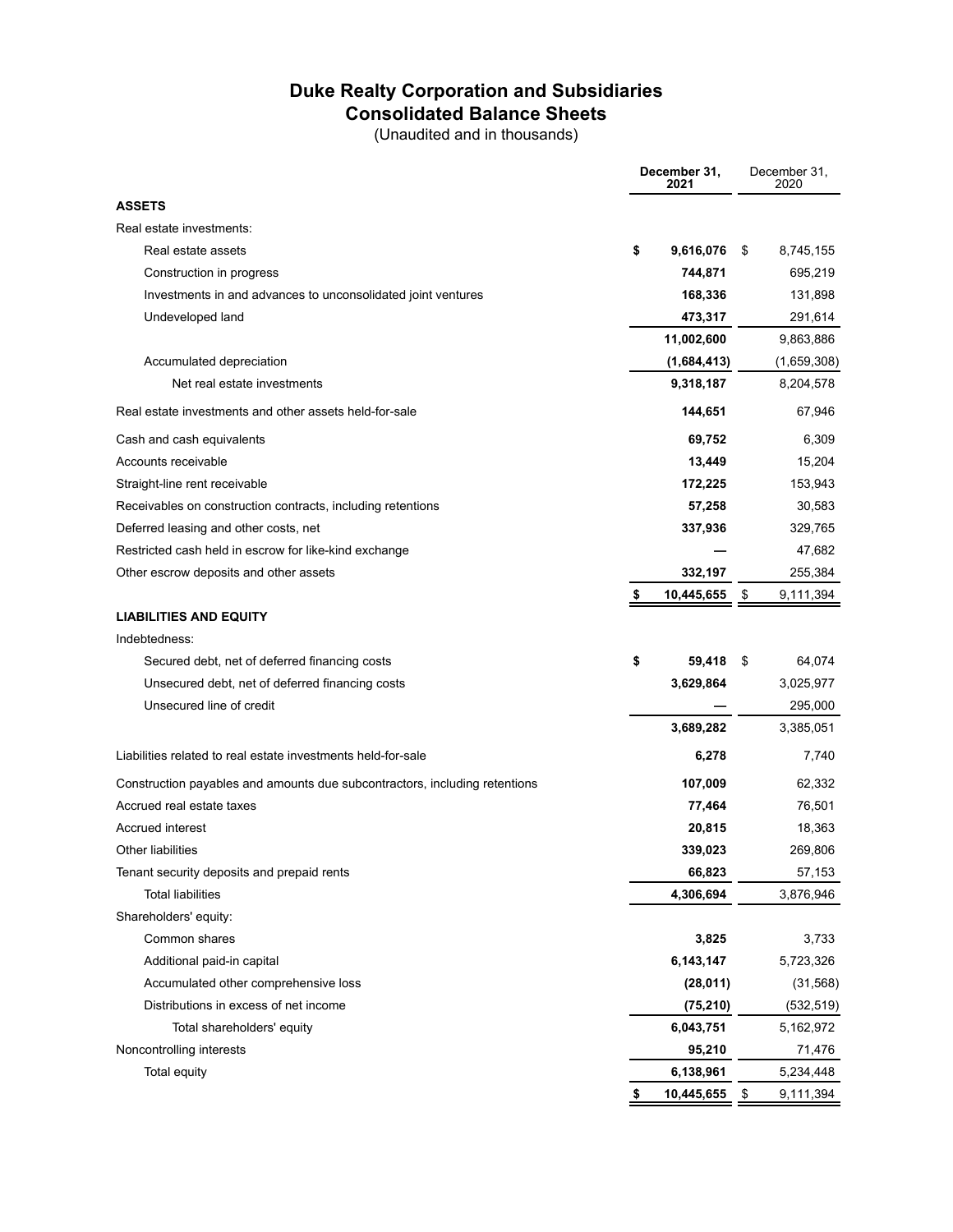#### **Duke Realty Corporation and Subsidiaries Summary of EPS, FFO and AFFO Three Months Ended December 31,**

(Unaudited and in thousands, except per share amounts)

|                                                                      |      | 2021      |                 |              | 2020           |                 |    |              |  |
|----------------------------------------------------------------------|------|-----------|-----------------|--------------|----------------|-----------------|----|--------------|--|
|                                                                      | Wtd. |           |                 |              | Wtd.           |                 |    |              |  |
|                                                                      |      |           | Avg.            | Per          |                | Avg.            |    | Per          |  |
|                                                                      |      | Amount    | <b>Shares</b>   | <b>Share</b> | <b>Amount</b>  | <b>Shares</b>   |    | <b>Share</b> |  |
| Net income attributable to common shareholders                       | \$   | 102,899   |                 |              | \$<br>168,816  |                 |    |              |  |
| Less dividends on participating securities                           |      | (323)     |                 |              | (382)          |                 |    |              |  |
| Net income per common share-basic                                    |      | 102,576   | 381,679 \$ 0.27 |              | 168,434        | 372,087 \$ 0.45 |    |              |  |
| Add back:                                                            |      |           |                 |              |                |                 |    |              |  |
| Noncontrolling interest in earnings of unitholders                   |      | 1,007     | 3,724           |              | 1,499          | 3,327           |    |              |  |
| Other potentially dilutive securities                                |      | 131       | 1,748           |              | 382            | 2,723           |    |              |  |
| Net income attributable to common shareholders-diluted               | \$   | 103,714   | 387,151         | 0.27<br>\$   | \$<br>170,315  | 378,137         | \$ | 0.45         |  |
| <b>Reconciliation to FFO</b>                                         |      |           |                 |              |                |                 |    |              |  |
| Net income attributable to common shareholders                       | S    | 102,899   | 381,679         |              | \$<br>168,816  | 372,087         |    |              |  |
| Adjustments:                                                         |      |           |                 |              |                |                 |    |              |  |
| Depreciation and amortization                                        |      | 88,813    |                 |              | 92,354         |                 |    |              |  |
| Depreciation, amortization and other - unconsolidated joint ventures |      | 2,873     |                 |              | 2,506          |                 |    |              |  |
| Gain on sales of properties                                          |      | (29, 930) |                 |              | (107, 795)     |                 |    |              |  |
| Gain on land sales                                                   |      | (126)     |                 |              | (1,907)        |                 |    |              |  |
| Income tax expense (benefit) not allocable to FFO                    |      | 3,312     |                 |              | (3,946)        |                 |    |              |  |
| Gain on sales of real estate assets - unconsolidated joint ventures  |      | (27)      |                 |              | (35)           |                 |    |              |  |
| Noncontrolling interest share of adjustments                         |      | (627)     |                 |              | 166            |                 |    |              |  |
| Nareit FFO attributable to common shareholders - basic               |      | 167,187   | 381,679 \$ 0.44 |              | 150,159        | 372,087 \$ 0.40 |    |              |  |
| Noncontrolling interest in income of unitholders                     |      | 1,007     | 3,724           |              | 1,499          | 3,327           |    |              |  |
| Noncontrolling interest share of adjustments                         |      | 627       |                 |              | (166)          |                 |    |              |  |
| Other potentially dilutive securities                                |      |           | 2,435           |              |                | 2,723           |    |              |  |
| Nareit FFO attributable to common shareholders - diluted             | \$   | 168,821   | 387,838 \$      | 0.44         | \$<br>151,492  | 378,137 \$ 0.40 |    |              |  |
| Loss on debt extinguishment                                          |      |           |                 |              | $\overline{2}$ |                 |    |              |  |
| Non-incremental costs related to successful leases                   |      | 2,983     |                 |              | 1,675          |                 |    |              |  |
| Overhead restructuring charges                                       |      |           |                 |              | 2,461          |                 |    |              |  |
| Core FFO attributable to common shareholders - diluted               | S    | 171,804   | 387,838         | 0.44<br>S.   | \$<br>155,630  | 378,137         | \$ | 0.41         |  |
| <b>AFFO</b>                                                          |      |           |                 |              |                |                 |    |              |  |
| Core FFO - diluted                                                   | \$   | 171,804   | 387,838 \$ 0.44 |              | \$<br>155,630  | 378,137 \$ 0.41 |    |              |  |
| Adjustments:                                                         |      |           |                 |              |                |                 |    |              |  |
| Straight-line rental income and expense                              |      | (9, 107)  |                 |              | (10, 168)      |                 |    |              |  |
| Amortization of above/below market rents and concessions             |      | (2,925)   |                 |              | (3, 159)       |                 |    |              |  |
| Stock based compensation expense                                     |      | 2,595     |                 |              | 2,714          |                 |    |              |  |
| Noncash interest expense                                             |      | 2,760     |                 |              | 2,342          |                 |    |              |  |
| Second generation concessions                                        |      | (624)     |                 |              | (349)          |                 |    |              |  |
| Second generation tenant improvements                                |      | (5,036)   |                 |              | (8, 115)       |                 |    |              |  |
| Second generation leasing costs                                      |      | (5,660)   |                 |              | (14, 891)      |                 |    |              |  |
| <b>Building improvements</b>                                         |      | (6,070)   |                 |              | (2,620)        |                 |    |              |  |
| AFFO - diluted                                                       | \$   | 147,737   | 387,838         |              | \$<br>121,384  | 378,137         |    |              |  |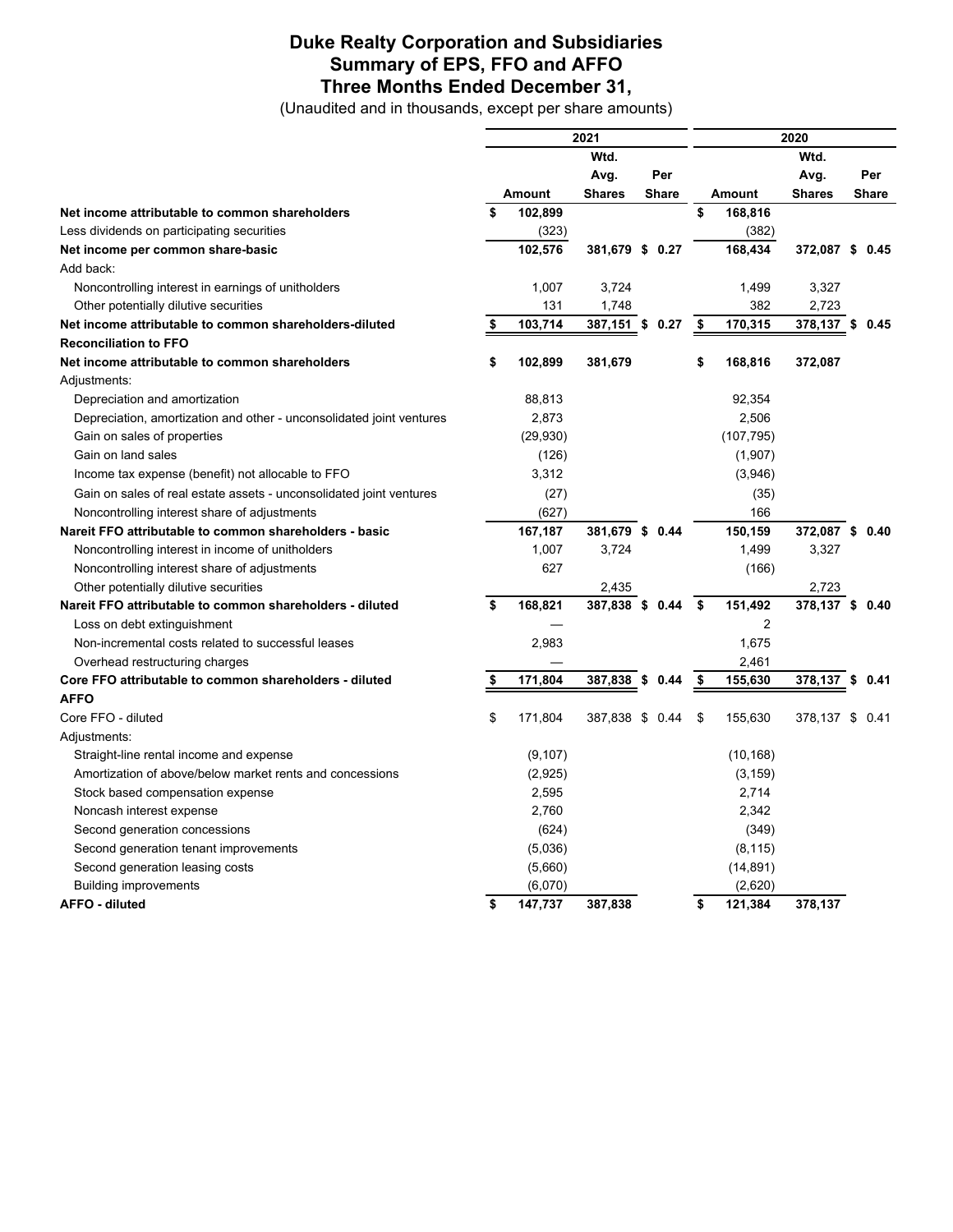#### **Duke Realty Corporation and Subsidiaries Summary of EPS, FFO and AFFO Twelve Months Ended December 31,**

(Unaudited and in thousands, except per share amounts)

|                                                                                  | 2021 |            |                 | 2020         |      |            |                 |              |
|----------------------------------------------------------------------------------|------|------------|-----------------|--------------|------|------------|-----------------|--------------|
|                                                                                  | Wtd. |            |                 | Wtd.         |      |            |                 |              |
|                                                                                  |      |            | Avg.            | Per          |      |            | Avg.            | Per          |
|                                                                                  |      | Amount     | <b>Shares</b>   | <b>Share</b> |      | Amount     | <b>Shares</b>   | <b>Share</b> |
| Net income attributable to common shareholders                                   | \$   | 852,895    |                 |              | \$   | 299,915    |                 |              |
| Less dividends on participating securities                                       |      | (1, 356)   |                 |              |      | (1, 447)   |                 |              |
| Net income per common share-basic                                                |      | 851,539    | 377,673 \$ 2.25 |              |      | 298,468    | 370,057 \$ 0.81 |              |
| Add back:                                                                        |      |            |                 |              |      |            |                 |              |
| Noncontrolling interest in earnings of unitholders                               |      | 8,354      | 3,708           |              |      | 2,663      | 3,303           |              |
| Other potentially dilutive securities                                            |      | 1,356      | 2,095           |              |      |            | 796             |              |
| Net income attributable to common shareholders-diluted                           |      | 861,249    | 383,476 \$2.25  |              |      | 301,131    | 374,156 \$ 0.80 |              |
| <b>Reconciliation to FFO</b>                                                     |      |            |                 |              |      |            |                 |              |
| Net income attributable to common shareholders                                   | \$   | 852,895    | 377,673         |              | \$   | 299,915    | 370,057         |              |
| Adjustments:                                                                     |      |            |                 |              |      |            |                 |              |
| Depreciation and amortization                                                    |      | 362,148    |                 |              |      | 353,013    |                 |              |
| Depreciation, amortization and other - unconsolidated joint ventures             |      | 9,383      |                 |              |      | 9,265      |                 |              |
| Gain on sales of properties                                                      |      | (585, 685) |                 |              |      | (127, 811) |                 |              |
| Gain on land sales                                                               |      | (12, 917)  |                 |              |      | (10, 458)  |                 |              |
| Income tax expense (benefit) not allocable to FFO                                |      | 18,549     |                 |              |      | (5, 112)   |                 |              |
| <b>Impairment Charges</b>                                                        |      |            |                 |              |      | 5,626      |                 |              |
| Gain on sales of real estate assets - unconsolidated joint ventures              |      | (20, 106)  |                 |              |      | (822)      |                 |              |
| Noncontrolling interest share of adjustments                                     |      | 2,222      |                 |              |      | (1,979)    |                 |              |
| Nareit FFO attributable to common shareholders - basic                           |      | 626,489    | 377,673 \$ 1.66 |              |      | 521,637    | 370,057 \$ 1.41 |              |
| Noncontrolling interest in income of unitholders                                 |      | 8,354      | 3,708           |              |      | 2,663      | 3,303           |              |
| Noncontrolling interest share of adjustments                                     |      | (2, 222)   |                 |              |      | 1,979      |                 |              |
| Other potentially dilutive securities                                            |      |            | 2,095           |              |      |            | 2,236           |              |
| Nareit FFO attributable to common shareholders - diluted                         | \$   | 632,621    | 383,476 \$1.65  |              | - \$ | 526,279    | 375,596 \$ 1.40 |              |
| Gain on involuntary conversion                                                   |      | (3,222)    |                 |              |      | (4, 312)   |                 |              |
| Loss on debt extinguishment - including share of unconsolidated joint<br>venture |      | 17,964     |                 |              |      | 32,900     |                 |              |
| Non-incremental costs related to successful leases                               |      | 13,302     |                 |              |      | 12,292     |                 |              |
| Overhead restructuring charges                                                   |      | 3,463      |                 |              |      | 4,524      |                 |              |
| Core FFO attributable to common shareholders - diluted                           | \$   | 664,128    | 383,476 \$ 1.73 |              | - \$ | 571,683    | 375,596 \$      | 1.52         |
| <b>AFFO</b>                                                                      |      |            |                 |              |      |            |                 |              |
| Core FFO - diluted                                                               | \$   | 664,128    | 383,476 \$1.73  |              | \$   | 571,683    | 375,596 \$ 1.52 |              |
| Adjustments:                                                                     |      |            |                 |              |      |            |                 |              |
| Straight-line rental income and expense                                          |      | (32, 846)  |                 |              |      | (26, 102)  |                 |              |
| Amortization of above/below market rents and concessions                         |      | (12, 475)  |                 |              |      | (9,093)    |                 |              |
| Stock based compensation expense                                                 |      | 25,122     |                 |              |      | 23,049     |                 |              |
| Noncash interest expense                                                         |      | 9,834      |                 |              |      | 9,238      |                 |              |
| Second generation concessions                                                    |      | (2,913)    |                 |              |      | (743)      |                 |              |
| Second generation tenant improvements                                            |      | (21, 725)  |                 |              |      | (18, 188)  |                 |              |
| Second generation leasing costs                                                  |      | (29, 479)  |                 |              |      | (29, 017)  |                 |              |
| <b>Building improvements</b>                                                     |      | (10, 597)  |                 |              |      | (3,926)    |                 |              |
| AFFO - diluted                                                                   | \$   | 589,049    | 383,476         |              | \$   | 516,901    | 375,596         |              |